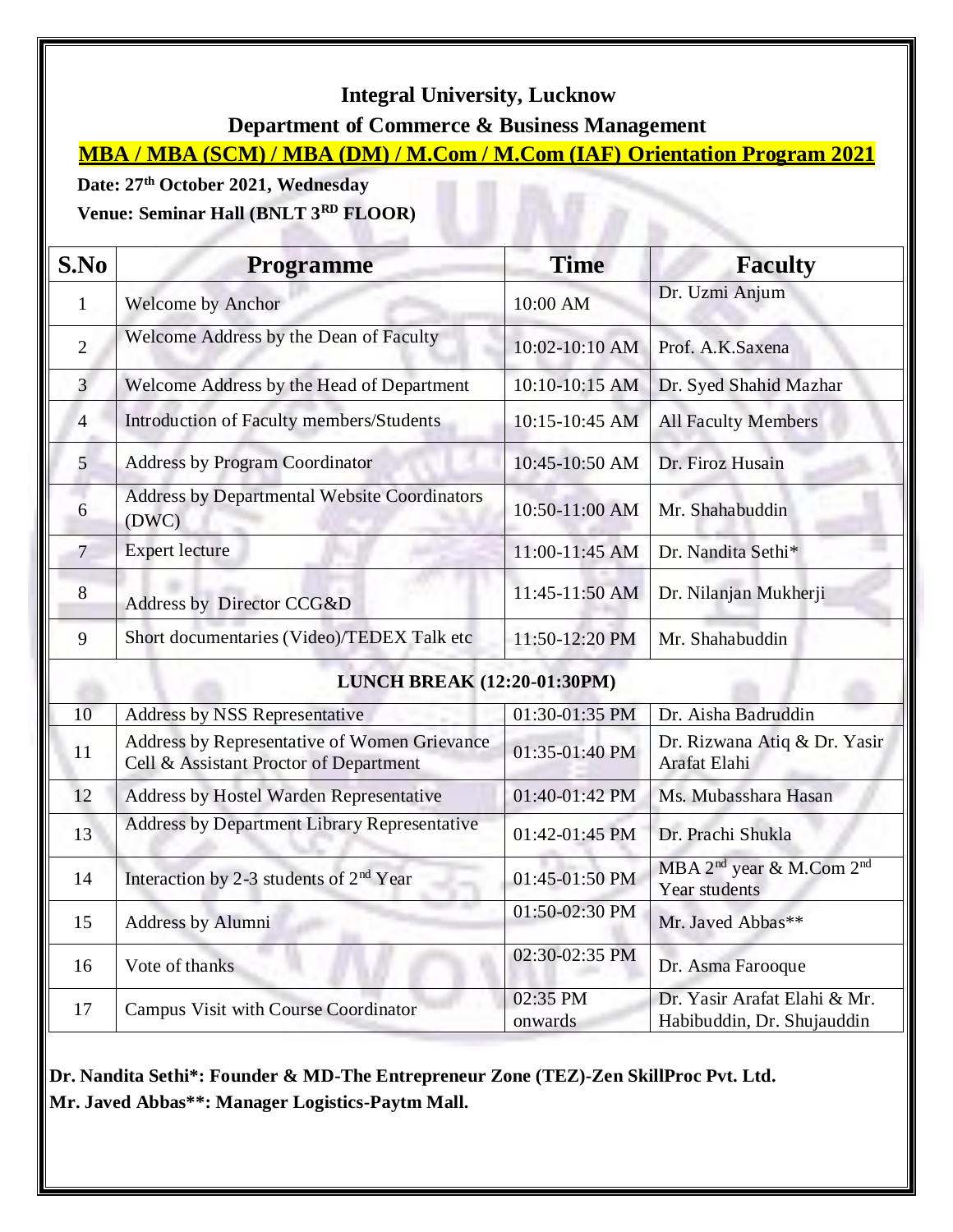## **Integral University, Lucknow**

## **Department of Commerce & Business Management**

# **BBA / BBA (SCM) / BBA (IBM) / BBA (FS) Orientation Program 2021**

rБ

#### **Date: 28 th October 2021, Thursday**

## **Venue: Seminar Hall (BNLT 3RD FLOOR)**

| <b>Welcome by Anchor</b><br>Welcome Address by the Dean of Faculty<br>Welcome Address by the Head of Department<br><b>Introduction of Faculty Members/Students</b> | 10:00 AM<br>10:02-10:10 AM<br>10:10-10:15 AM | Ms. Orooj Siddiqui<br>Prof. A.K.Saxena<br>Dr. Syed Shahid Mazhar |  |  |  |
|--------------------------------------------------------------------------------------------------------------------------------------------------------------------|----------------------------------------------|------------------------------------------------------------------|--|--|--|
|                                                                                                                                                                    |                                              |                                                                  |  |  |  |
|                                                                                                                                                                    |                                              |                                                                  |  |  |  |
|                                                                                                                                                                    |                                              |                                                                  |  |  |  |
|                                                                                                                                                                    | 10:15-10:45 AM                               | <b>All Faculty Members</b>                                       |  |  |  |
| <b>Address by Program Coordinator</b>                                                                                                                              | 10:45-10:50 AM                               | Dr. Moiz Akhtar                                                  |  |  |  |
| <b>Address by Departmental Website Coordinators</b>                                                                                                                | 10:50-11:00 AM                               | Mr. Shahabuddin                                                  |  |  |  |
|                                                                                                                                                                    | 11:00-11:45 AM                               | Dr. Vijay Prakash Anand*                                         |  |  |  |
| Address by Department Placement Coordinators                                                                                                                       | 11:45-11:50 AM                               | Mr. Shariq Nadeem                                                |  |  |  |
| Short documentaries (Video)/TEDEX Talk etc                                                                                                                         | 11:50-12:20 PM                               | Mr. Shahabuddin                                                  |  |  |  |
| <b>LUNCH BREAK (12:20-01:30PM)</b>                                                                                                                                 |                                              |                                                                  |  |  |  |
| Address by NSS Representative                                                                                                                                      | 01:30-01:35 PM                               | Dr. Aisha Badruddin                                              |  |  |  |
| Address by Representative of Women Grievance<br>Cell & Assistant Proctor of Department                                                                             | 01:35-01:40 PM                               | Dr. Rizwana Atiq & Dr. Yasir<br>Arafat Elahi                     |  |  |  |
| Address by Hostel warden representative                                                                                                                            | 01:40-01:42 PM                               | Ms. Mubasshara Hasan                                             |  |  |  |
| <b>Address by Department Library Representative</b>                                                                                                                | 01:42-01:45 PM                               | Dr. Prachi Shukla                                                |  |  |  |
| Interaction by 2-3 students of 3rd Year                                                                                                                            | 01:45-01:50 PM                               | <b>BBA</b> 3 <sup>rd</sup> Year students                         |  |  |  |
| Address by Alumni                                                                                                                                                  | 01:50-02:30 PM                               | Mr. Shashwat Saxena**                                            |  |  |  |
|                                                                                                                                                                    | 02:30-02:35 PM                               | Dr. Asma Farooque                                                |  |  |  |
|                                                                                                                                                                    |                                              |                                                                  |  |  |  |
|                                                                                                                                                                    |                                              |                                                                  |  |  |  |

**Mr. Shashwat Saxena\*\*: People & Talent Manager (South Asia) – Adman Smith International, India.**